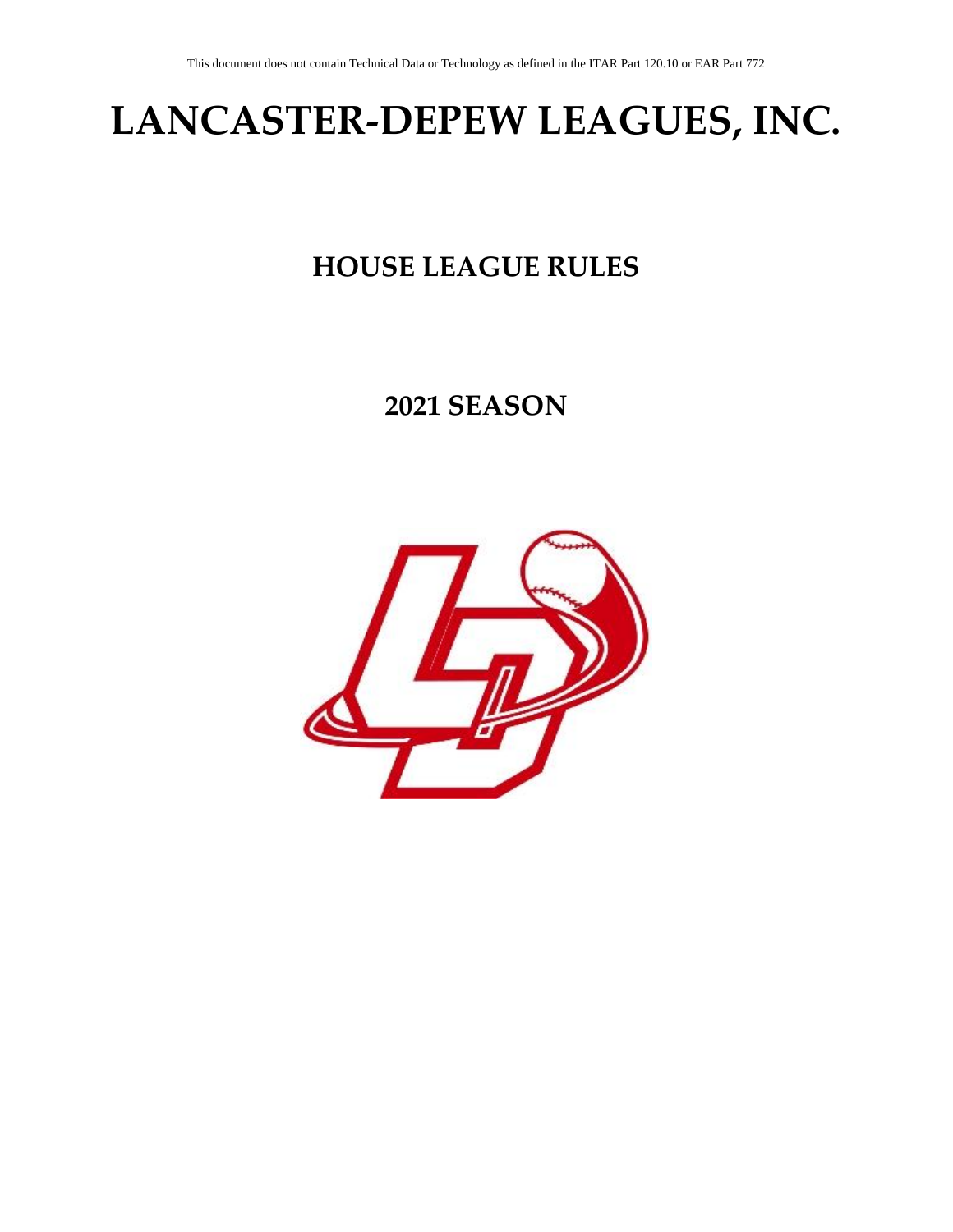### **Table of Contents**

|  | 3              |
|--|----------------|
|  | $\overline{4}$ |
|  | $\overline{4}$ |
|  | 5              |
|  | 6              |
|  | $\overline{7}$ |
|  | 9              |
|  | 11             |
|  | 12             |
|  | 13             |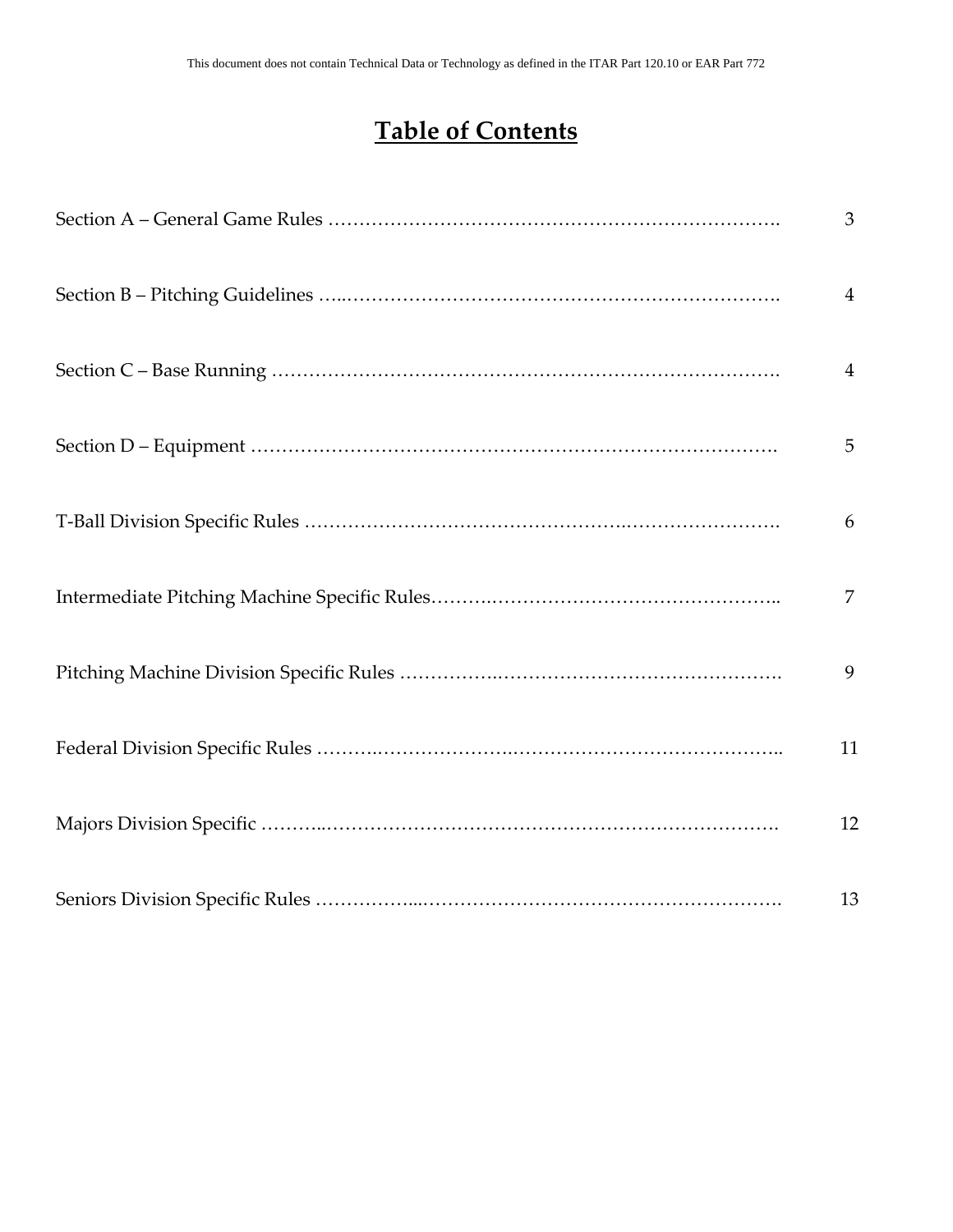#### **SECTION A – GENERAL GAME RULES**

- 1. **Protests** allowed only on rule interpretations, not judgment calls. Before an official protest is enacted, all efforts should be made to resolve the conflict. To officially enact a protest, the protesting manager must notify the umpires and opposing manager of the intent to protest. At that time the umpire must sign and time the scorebook. League Directors must receive formal written notice of protest within 24 hours.
- 2. **Game Scores** managers agree to report all game results as directed by their League Directors.
- 3. **On Field Personnel New for 2020**. Only the team's manager (1), coach or scorekeeper (1) (no more than 2 total ) may be in the dugout area during a game. No others are allowed.
- 4. **Time Limits**
	- a. T-Ball and Intermediate Pitching Machine 1 hour and 30 minutes
	- b. Pitching Machine, Federal and Major 2 hours
	- c. Senior/Big League No official time limit other than darkness as applicable.
	- d. For night games on Offerman and Brickyard, the early game must end at 8:15pm.
- 5. **Official Game** to officially begin play, all 12U divisions must field 9 players; Senior/Big League, 8 players.
	- a. A 15-minute grace period will be granted as necessary to field an official game. If an official game cannot be fielded in 15 minutes, the team unable to field the requisite number of players will forfeit. An exhibition game may be pursued if so desired once a forfeit is called.
	- b. Due to insurance liability risks, ALL players must be officially registered in order to play within any age division. Players seeking to join the League after its official registration periods have closed must first obtain the permission of the League's Board of Directors in total. AN UNREGISTERED PLAYER MAY NOT TAKE THE FIELD UNDER ANY CIRCUMSTANCES. No individual director, manager, coach, volunteer, sponsors or participating family has authority to violate this condition. Anyone caught in violation of this rule is in automatic violation of the League's Code of Conduct/Zero Tolerance Policy and they along with their team subject to disciplinary action by the League.
- 6. **Call-Up Rule** managers may call up players from lower age divisions using the "farm system" approach to address a depleted roster due to illness, injury or personal schedule conflict. Each League Director will make available a list or pool of qualified players (2-3 players from each team) for the upper division to call players up. Managers in need of call up players must call qualified player(s) on the callup list.

All call ups for 12U games can play infield or outfield and bat last in the order. Call up players cannot Pitch or Catch. There is no such limitation for Senior and Big League.

#### 7. **Player Substitutions**

**T-Ball through Majors** – The following substitution rules shall apply for both regular season and playoffs:

• Free substitution IS allowed.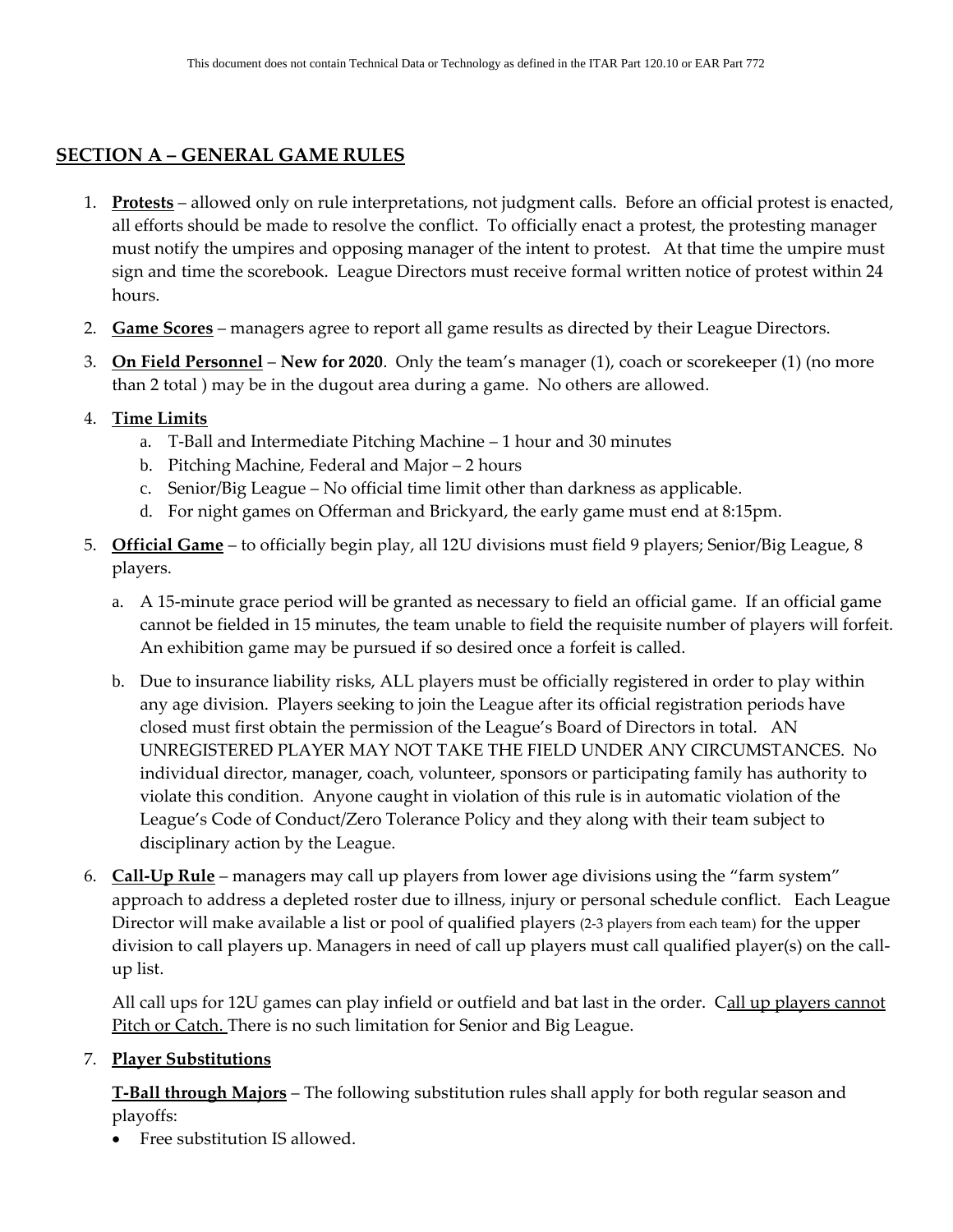- Managers/coaches are required to exchange player names AND jersey numbers and be recorded in both scorebooks.
- 8. **Weather** Play is suspended and all are to vacate the field area for 15 minutes when lightning is seen or thunder is heard.

### **SECTION B – PITCHING GUIDELINES**

- 1. **Pitchers**:
	- Pitchers may pitch a maximum of 2 innings per game and all innings must be consecutive.
	- One (1) pitch thrown in an inning constitutes an inning pitched. Pitchers may not re-enter a game once they have been removed. This applies to any pitcher who has been removed a) after pitching less than 2 consecutive innings or b) meeting their 2 consecutive inning limitation.
	- Players may pitch in a maximum of 6 innings per week **(included both house league and travel ball)**. This is for protection of a young players arm.
- 2. **Mound Visits** a manager or coach may visit the pitcher and catcher on the mound a maximum of 2 times per inning. The pitcher MUST be removed from the position after the second visit in an inning. The participation of other players beyond the pitcher and catcher in these discussions shall be managed prudently by team managers/coaches.
- 3. **Hit Batter Rule** Any pitcher hitting 2 batters in one inning or 3 times over the course of the game shall be removed from the position immediately upon reaching the hit batter limit.
- 4. For Federal, Major, and Senior Divisions, pitchers may no longer attempt the fake pickoff throw to 3rd and throw back to 1st base.

### **SECTION C – BASERUNNING**

- 1. **Collision Rule** No collision rule will be in effect at all age levels. Base runners should make every attempt to avoid collision by preferably sliding or, moving around the opposing fielder. Base runners in violation of this rule will be called out by the umpire(s) and at the umpire's discretion, subject to ejection from the game. Conversely, a runner may be called safe if they attempt to avoid collision and their progress and/or ability to reach a base is impeded by an opposing defensive player.
- 2. **Sliding Rule -** PM Majors: Only "feet first" slides are allowed. NO "head first" slides under any circumstances with the sole exception of a runner "diving back" to a base to avoid being picked off.
- 3. **Leadoffs**
	- PM and Federal Division: NO leadoffs. Base runner must remain on base from the point the pitcher has possession of the ball on the mound to when the ball crosses the plate once pitched (Federal Division) or, is hit into play (PM Division). Warnings will be issued for a first violation in a game (not per inning). An "out" will be called for any subsequent violations during the game.
	- Majors Division, players may take regular lead offs with the exception of third base where the lead is restricted to 6feet.
	- No dancing or taunting by base paths to solicit a throw.
- 4. **Base Coaches**  Managers, coaches, or players may coach bases. If players coach a base, they must wear a helmet. Base coaches may not come into physical contact with a base runner.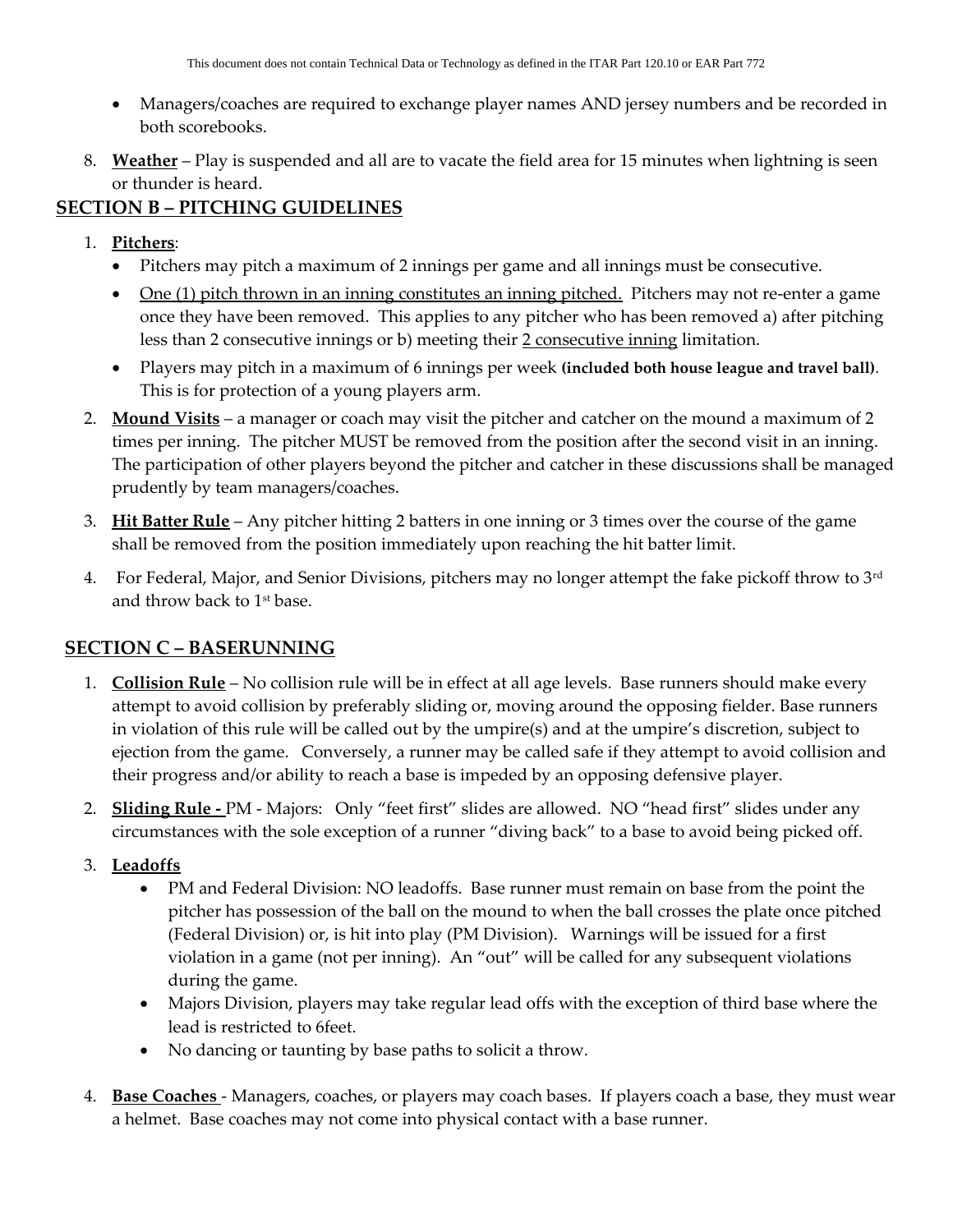#### 5. **Special Rules**

- **Dropped third strike and Balk:** SeniorsOnly
- **Infield fly:** Majors & Seniors
- **Pinch Runners** may only be utilized to replace an injured player or to pinch run for the catcher with 2 outs in an inning. The last player to record an out shall be utilized as the pinch runner.
- **Catcher Speed up:** This is not a rule but teams are instructed to have dress catchers prior to the start of an inning. Having catchers dressed prior to the start of the inning will help move the game along.

#### **SECTION D – EQUIPMENT**

- 1. No metal spikes (except for Senior Division)
- 2. All players must wear a protective cup
- 3. **Bat Barrel size:** In compliance with Little League, for insurance purposes and for the protection of players, all players from Tball – Majors must use a USA approved bats. Seniors division must us minus 3 (-3) BBCOR bats. Wood bats are allowed at all levels. Any batter who enters the batter's box with a non-approved bat as listed above will be call out.
- 4. **Two-piece catcher masks are permitted providing ears are covered and protected.**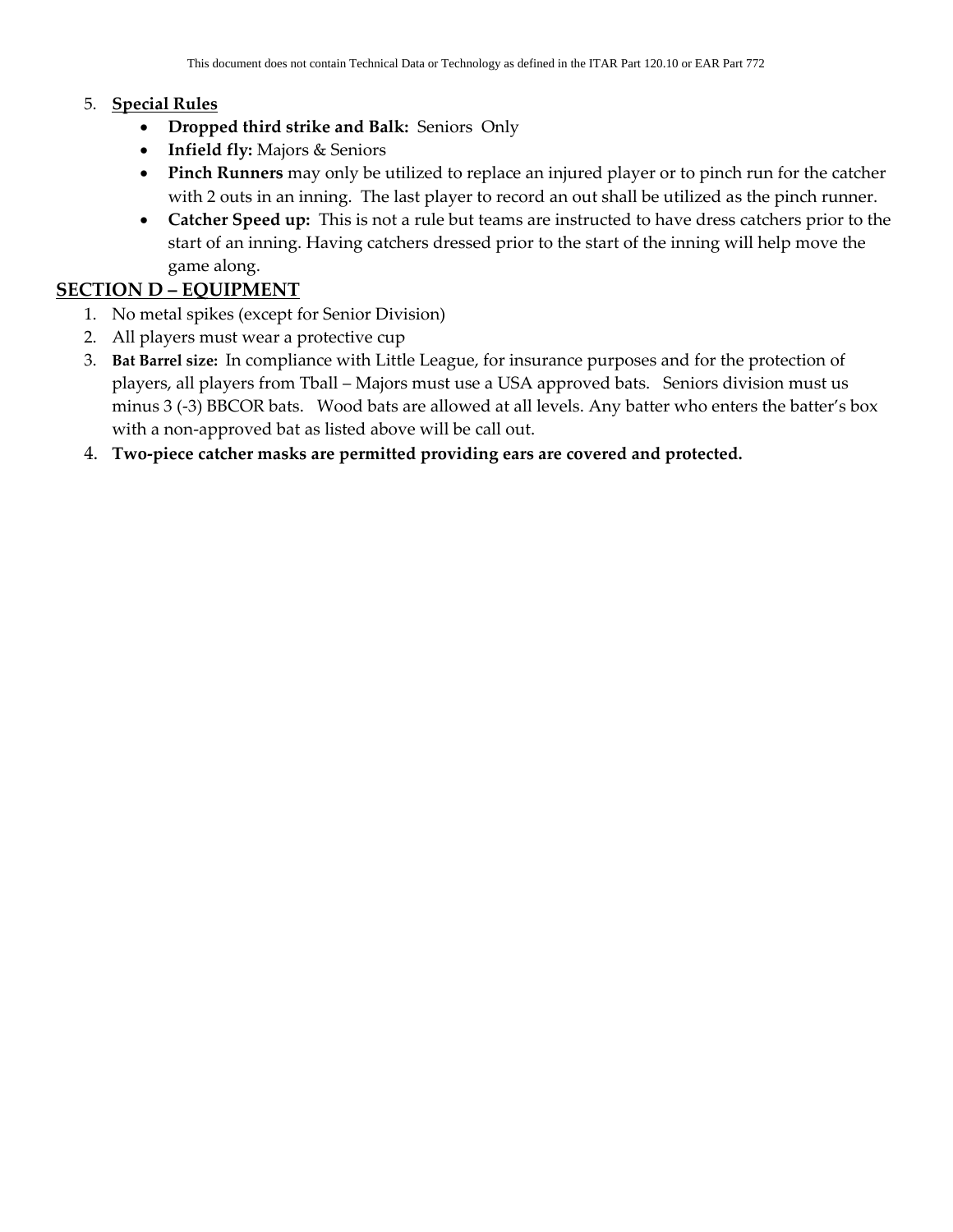## **T-Ball Specific Rules**

- 1. Dimensions: 45 ft. bases. Pitching rubber 43 ft. from back of home plate.
- 2. All teams must field players in appropriate positions per the rules of baseball. A team may field up to 10 players with the extra player being a "4th" outfielder. All outfielders must be at least 10 feet from the edge of the infield baseline.
- 3. ALL players MUST be rotated between infield and outfield positions. NO player may sit more than 1 consecutive inning. NO player may play the same position for 2 innings in a row. NOTE: The catcher position is a separate position and DOES NOT satisfy the infield position requirement noted above.
- 4. Players in the pitcher's position must wear a protective helmet with cage at all times while in play and keep 1 foot on the "pitching rubber" and 1 foot on the grass until the ball is hit from the tee/coach.
- 5. All players must wear league authorized uniform hats/shirts, protective cup, baseball or gym/sweat pants (no shorts allowed) and rubber cleats or sneakers.
- 6. Batters and runners must wear protective helmets at all times while in play.
- 7. A batting tee will be placed at home plate and administered by the "at bat" team.
- 8. A "fair ball" is defined as one traveling at least 10 feet from the tee & remaining in fair play.
- 9. No bunting, leadoffs, stealing or sliding allowed.
- 10. Unless hit beyond the outfielder, only one base will be advanced at a time. There will be no advancing of bases on overthrows.
- 11. Play is "dead" when the ball is within the 10 ft. circle surrounding the pitcher's mound.
- 12. 3 to 6 innings should be played during each game within established time limits.
- 13. No plays at home plate.
- 14. All teams bat their **FULL** bench, after which the ½ inning is considered complete.
- 15. **All teams begin the season hitting off a tee. Depending on factors such as schedule and weather, on the discretion of the league director**, all teams will be required to "coach pitch" for games and practices as follows:
	- a. Pitches should be thrown from a reasonable distance to allow the player a chance to hit.
	- b. Overhand pitching preferred.
	- c. After 4 pitches, if the ball is not hit fair, the tee will be reinstated for that batter.
- 16. Outs may be called once coach pitch begins. If batter/runner is out on base, Players may either remain on base to continue to develop skills running bases or may come off base to teach them the rules of baseball. Coaches need to agree on rule. Managers/coaches or parents act as "umpires"… There will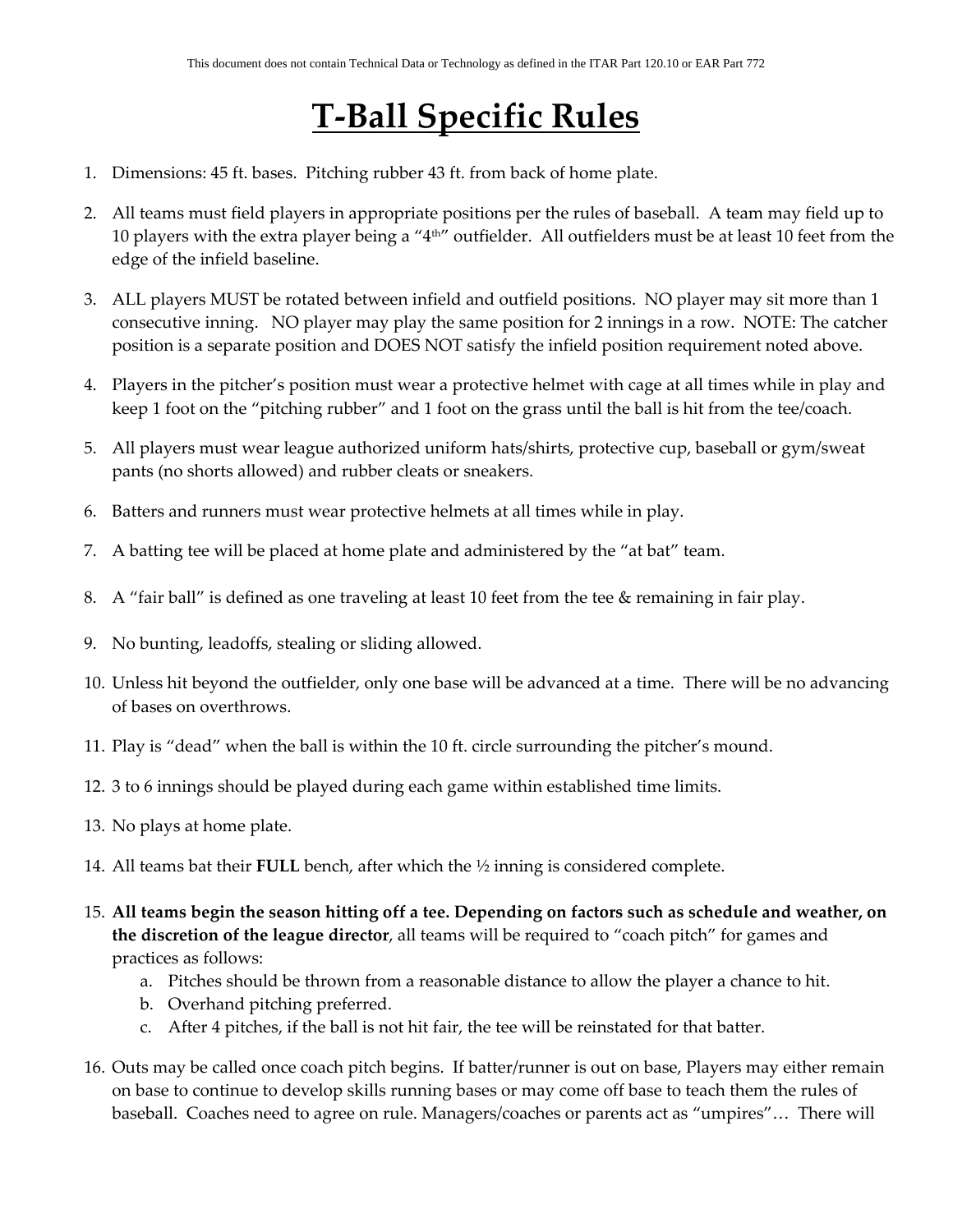be no scores, standings or playoffs. All T-Ball teams play on the League's Championship/All Star Day (date TBD).

### **Intermediate Pitching Machine**

- 1. Dimensions: 60 ft. bases. Pitching rubber 46 ft. from back of home plate.
- 2. All teams must field players in appropriate positions per the rules of baseball. A team may field up to 10 players with the extra player being a "4th" outfielder. All outfielders must be at least 10 feet from the edge of the infield baseline.
- 3. ALL players MUST be rotated between infield and outfield positions. NO player may sit more than 1 consecutive inning. NO player may play the same position for 2 innings in a row. NOTE: The catcher position is a separate position and DOES NOT satisfy the infield position requirement noted above.
- 4. Players in the pitcher's position must wear a protective helmet at all times while in play and keep 1 foot on the grass and 1 foot in the dirt of the pitcher's mound until the ball is hit from the coach/machine.
- 5. Catchers must be in full catcher's gear (including protective cup) and be positioned in a "catchers crouch" within 5 feet of home plate on all pitches.
- 6. All players must wear league authorized uniform hats/shirts, protective cup, baseball or gym/sweat pants (no shorts allowed) and rubber cleats or sneakers.
- 7. Batters and runners must wear protective helmets at all times while in play.
- 8. A "fair ball" is defined as one traveling at least 10 feet from the tee & remaining in fair play.
- 9. No bunting or leadoffs. No base stealing or sliding allowed.
- 10. Unless hit beyond the outfielder, only one base will be advanced at a time. There will be no advancing of bases on overthrows.
- 11. Play is "dead" when the ball is within the 10 ft. circle surrounding the pitcher's mound.
- 12. 3 to 6 innings should be played during each game within established time limits. There will be no scores, standings or playoffs.
- 13. No plays at home plate.
- 14. For the FIRST HALF OF THE SEASON, all teams will be required to 'COACH PITCH' for games and practices as follows:
	- i. Pitches should be thrown from a reasonable distance to allow the player a chance to hit.
	- ii. Overhand pitching preferred.
	- iii. After 4 pitches, if the ball is not hit fair, the tee will be reinstated for that batter.
	- iv. Outs may be called.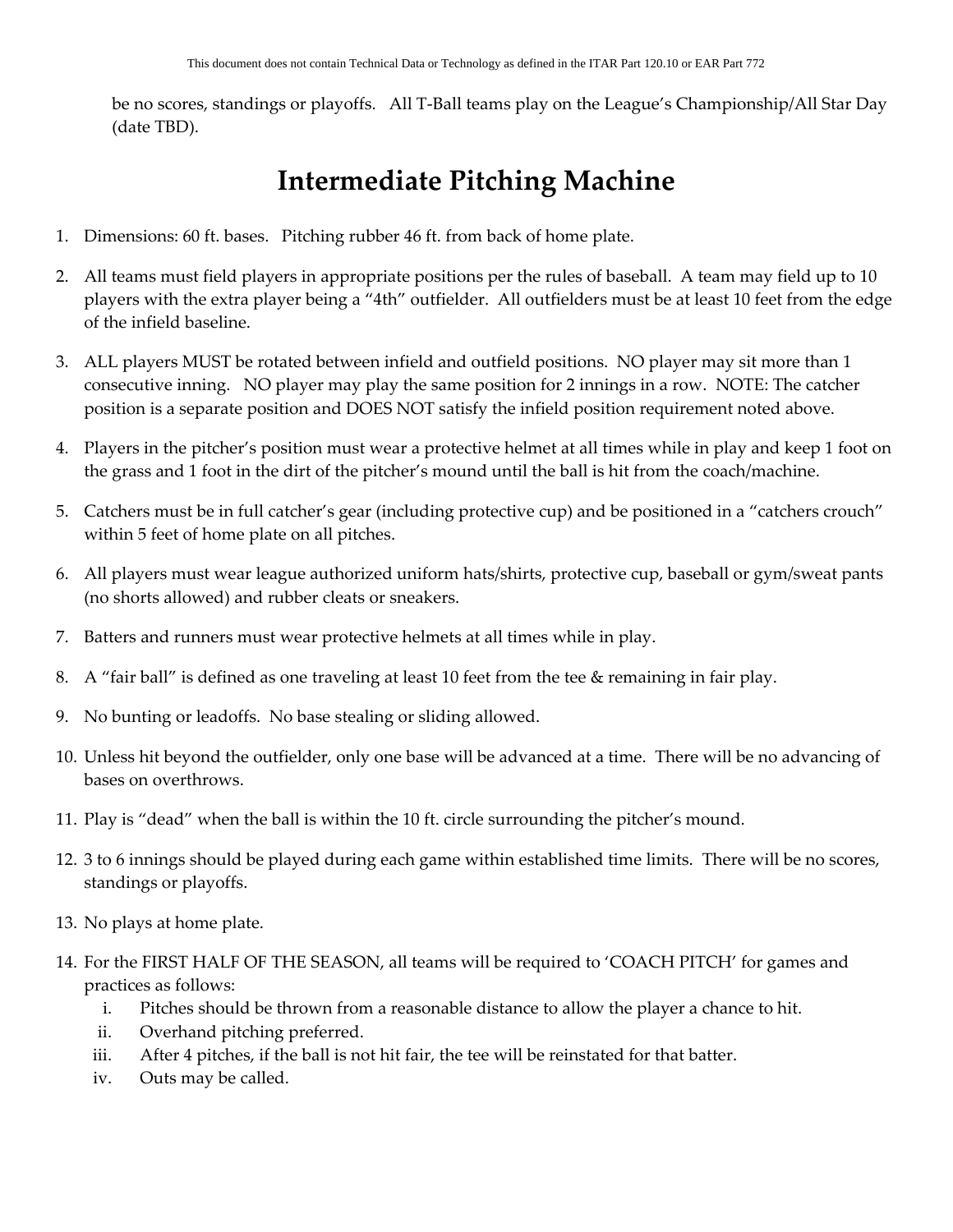- 15. **At the HALF WAY MARK OF THE SEASON**, designated by the League Director, a pitching machine will be used. If for some reason the machine is malfunctioning and/or unavailable, a "coach pitch format will be used.
	- a.) Each batter has a 5 pitch maximum. There are no called "balls and strikes". A swing and a miss and/or foul balls at the first AND second strike will be recorded as strikes. A batter "fouling off" the last pitch remains at bat. Upon 3 strikes or upon not hitting the 5<sup>th</sup> pitch, the batter is called out.
	- b.) No batter can walk.

### **Intermediate Pitching Machine Specific (continued)**

- c.) A pitch from the machine deemed "unhittable" by the coach due to malfunction of the machine will be called "no pitch" and does not count toward the 5 pitch maximum. Only managers may call a "no pitch".
- d.) Play is officially "dead" when a player or ball (either directly hit or deflected off a player) comes in contact with the machine. The batter and base runners are awarded 1 base.
- e.) Pitching machine adjustments are made by the Managers only.
- f.) Once the pitching machine is used, outs should count and 3 outs end the inning. If batter / runner is out at a base, runner(s) are to come off field to teach them the rules of baseball.
- 16. An inning is concluded after 3 outs or 5 run rule (once the machine is used) or, a team has: batted the bench". Note: for batting purposes, a bench will equal the team with the MOST numbers of players available. Managers/coaches of the team at bat must notify the opposing coach of the last batter in "bat the bench" situations.
- 17. Players in the pitchers position must wear a protective helmet with cage while on the field and be positioned "on the mound" near the machine while the opposition is at bat. Pitchers must remain on the mound until the ball is hit in to play.
	- 1. Pitching machine set-up and takedown is the responsibility of the "home team" as noted on the schedule. \*Note – There will be no Park employees and home team coach will need to retrieve/return machine from storage shed. Contact League Director for code to unlock shed.
- 18. Managers/coaches or parents act as "umpires". Scores will be kept beginning at the half-season mark but not reported. There will be no standings or playoffs.
- 19. All IPM teams play on the League's Championship/All Star Day (date TBD).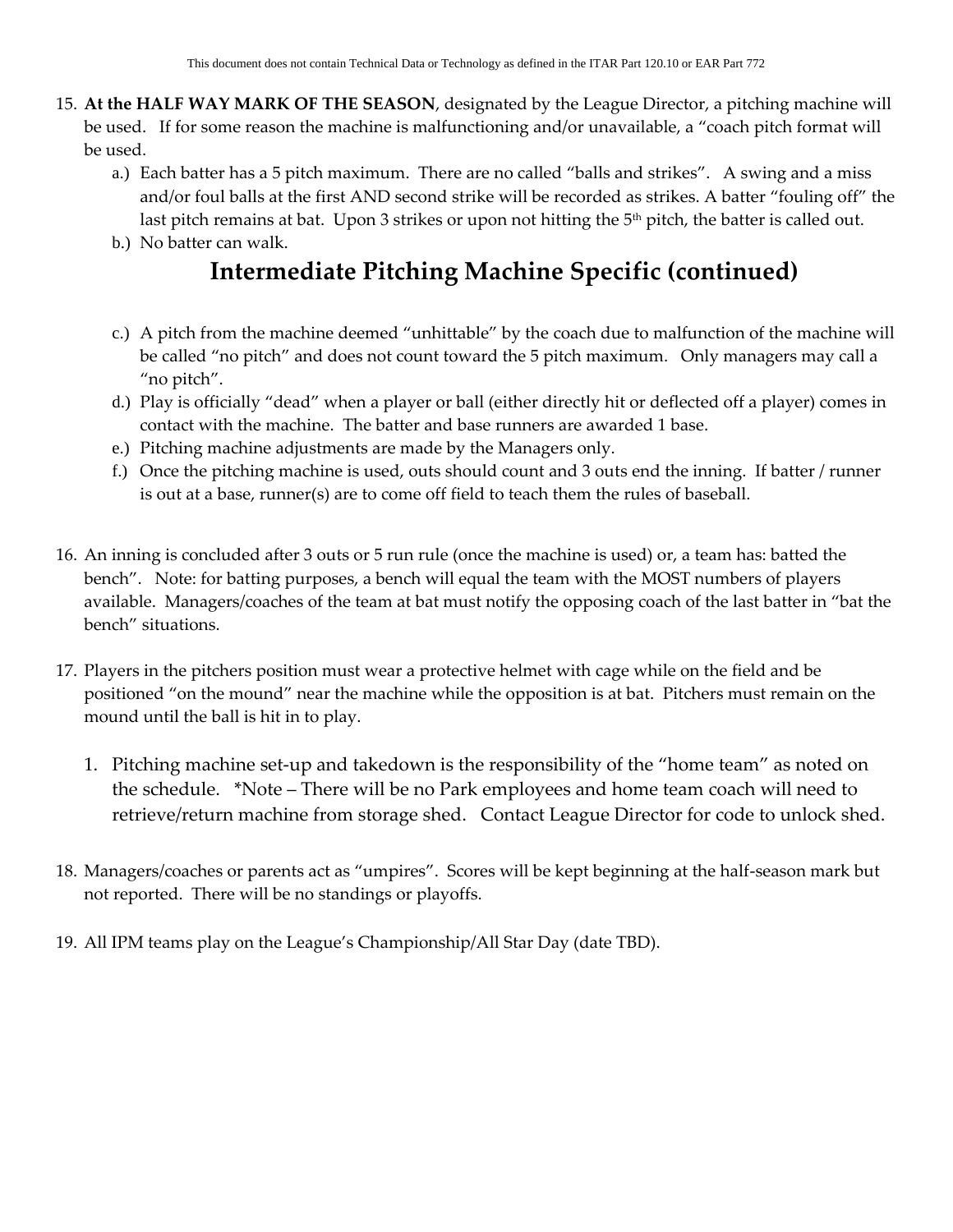## **Pitching Machine Specific Rules**

- 1. Teams will utilize 10 defensive players 6 infielders and 4 outfielders. The 'catchers' position is **not** considered an infield position.
- 2. Outfielders need to be a minimum of 10 feet from the edge of the grass separating the infield/outfield.
- 3. Free substitution All players must experience 2 innings in the infield and 1 inning of outfield. Player may not sit 2 innings until every other player has sat 1 inning. Catcher is not considered an infield position.
- 4. Defensive Stoppage of Play
	- a. Any defensive player (infield, outfield, pitcher or catcher) may make an assisted or unassisted out on an offensive player (defined as any runner or batter). Play will be stopped once the ball is in the possession of any defensive player located in the "Pitchers Circle" as determined by the umpire.
	- b. Offensive players running bases will be awarded the next base if the umpire determines the offensive player was half way or further to the next unoccupied base when the play was stopped. If offensive runners occupy the same base when play is stopped, the trailing runner will be returned to the previous base. The lead runner will only move forward if the trailing runner can't be moved backward to the previous base. If more than 1 offensive player is on base, each runner will be treated separately in determining their base position after stoppage of play.
	- c. If an offensive player is "forced" to advance (meaning at the time the ball is batted into play they are the batter, or are an offensive player where all bases are occupied behind that given offensive player) and the defense decides to hold the ball in the Pitchers Circle and not attempt to make outs before the offensive player(s) reach the half-way point, the offensive player(s) will be awarded the next base (the base in front of where they started before the ball was batted in play). Offensive players not "forced" to advance are treated under the half way rule noted above.
	- d. Play is ended when the ball enters the infield.
- 5. Halfway rule is measured when ball reaches the infield; defensive team can make a baseball play on runner.

#### Example:

Ball is thrown in from outfield to infield. Base runner is between 2nd & 3rd base. Defensive team can make a baseball play on the runner that may result in an out. The out counts regardless of whether the base runner was halfway or not when the ball reached the infield. If base runner successfully makes it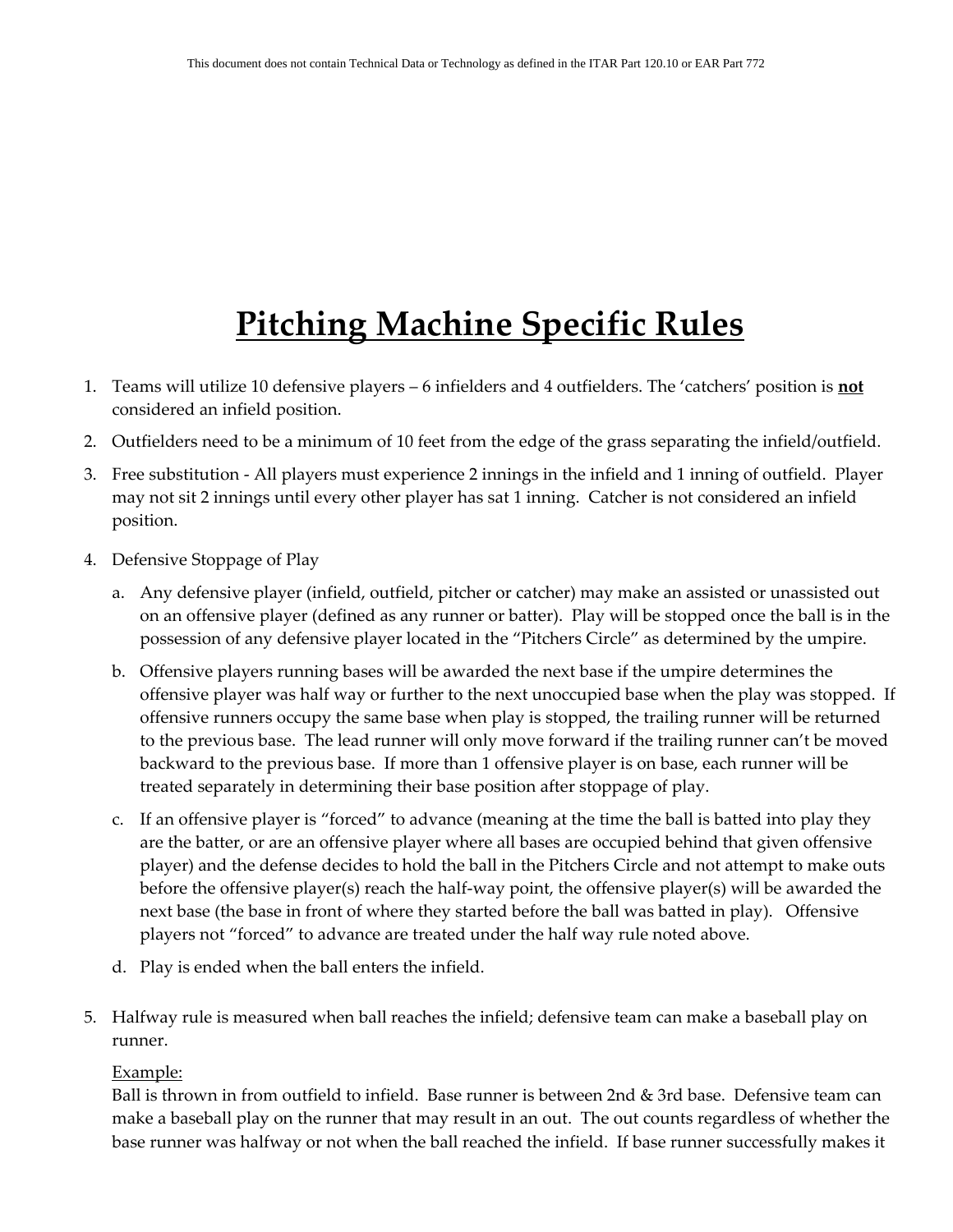to 3rd base the umpire may send the runner back to 2nd base if he believes that the runner was not yet halfway to 3rd when the ball reached the infield.

- 6. A pitching machine will be used and the umpire will be responsible for feeding balls into the machine. If for some reason the machine is malfunctioning and/or unavailable, a "coach pitch" format will be used.
- 7. Pitcher must start each pitch with 1 foot on the grass and 1 foot in the dirt of the pitcher's mound. Pitcher must wear a protective helmet with cage.
- 8. Play is officially "dead" when a player or ball (either directly hit or deflected off a player) comes in contact with the machine. The batter and base runners are awarded 1 base.
- 9. Pitching machine adjustments are made by the umpire only. At the umpire's discretion, if input from managers/coaches is required, a representative of both teams will be called to the mound.

## **Pitching Machine Specific Rules** (continued)

#### 10. The batter

- a. There are no called "balls and strikes". A swing and a miss and/or foul balls at the first AND second strike will be recorded as strikes. Upon 3 strikes, the batter is called out.
- b. No batter can walk. Each batter has a 5 pitch maximum. At the  $5<sup>th</sup>$  pitch, umpires will advise the batter accordingly. On the last pitch, the batter must either hit the ball into fair play or, if it's missed or taken (no swing), is an out. A batter "fouling off" the last pitch remains at bat.
- c. A pitch from the machine deemed "unhittable" by the umpire due to malfunction of the machine will be called "no pitch" and does not count toward the 5 pitch maximum. Only umpires may call a "no pitch".
- d. No bunting allowed.
- 11. No base stealing is allowed.
- 12. An inning is concluded after 3 outs or team reaches the 6 runs (no continuation of play) except for the final inning when 3 outs must be recorded to end an inning.
- 13. Mercy rule is 15 runs differential at the end of the 5th inning. The team ahead by 15 or more runs at the end of the 5th inning is declared the winner.
- 14. Players in the pitchers position must wear a protective helmet while on the field and be positioned "on the mound" near the machine while the opposition is at bat. Pitchers must remain on the mound until the ball is hit in to play.
- 15. Catchers must be in full catcher's gear (including protective cup) and be positioned in a "catchers crouch" within 5 feet of home plate on all pitches.
- 16. Pitching machine set-up and takedown is the responsibility of the "home team" as noted on the schedule. \*Note – There will be no Park employees and home team coach will need to retrieve/return machine from storage shed. See League Director for code to unlock shed.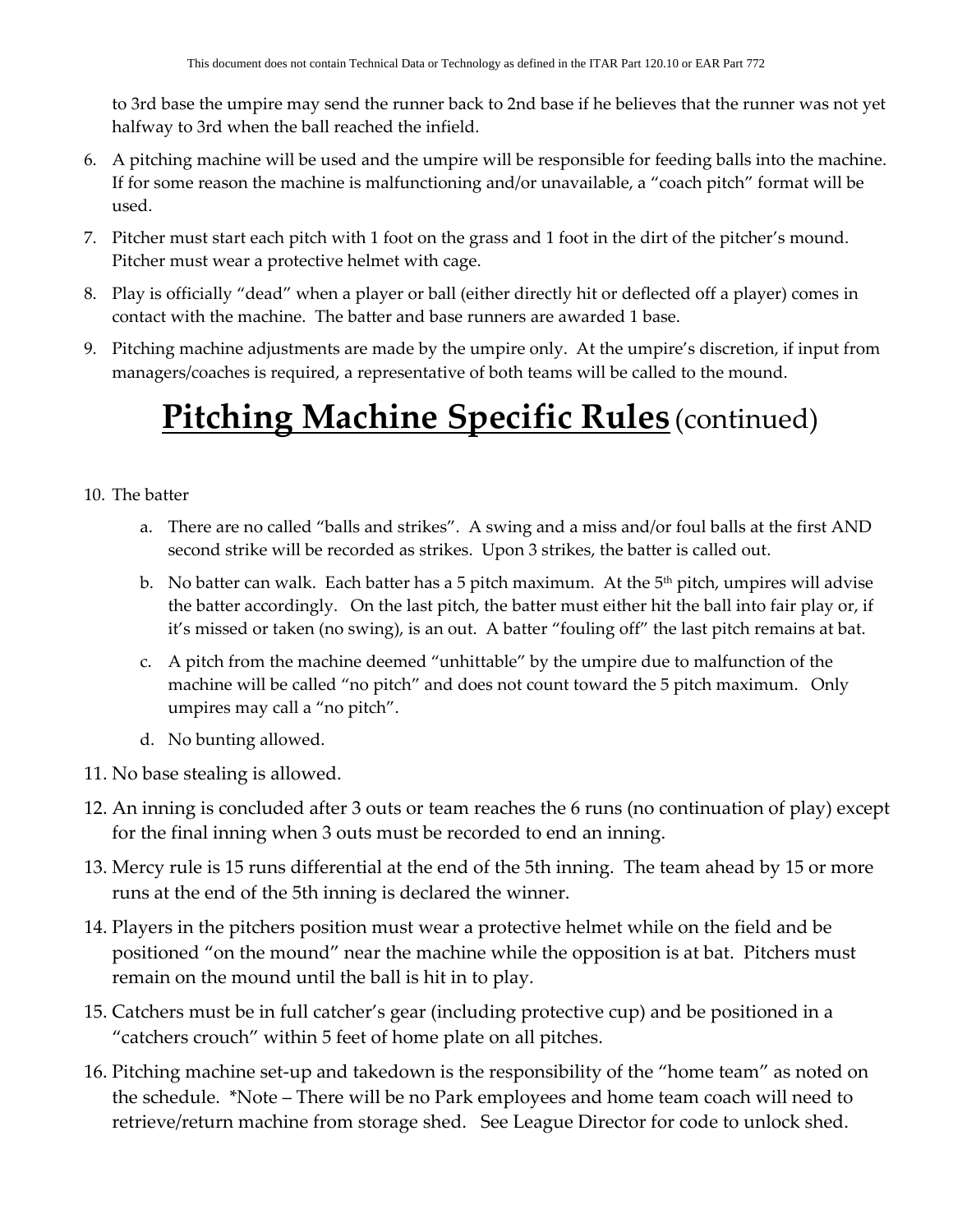17. Umpires must sign and print their name on the home team's scorebook upon receipt of payment from the manager/coach.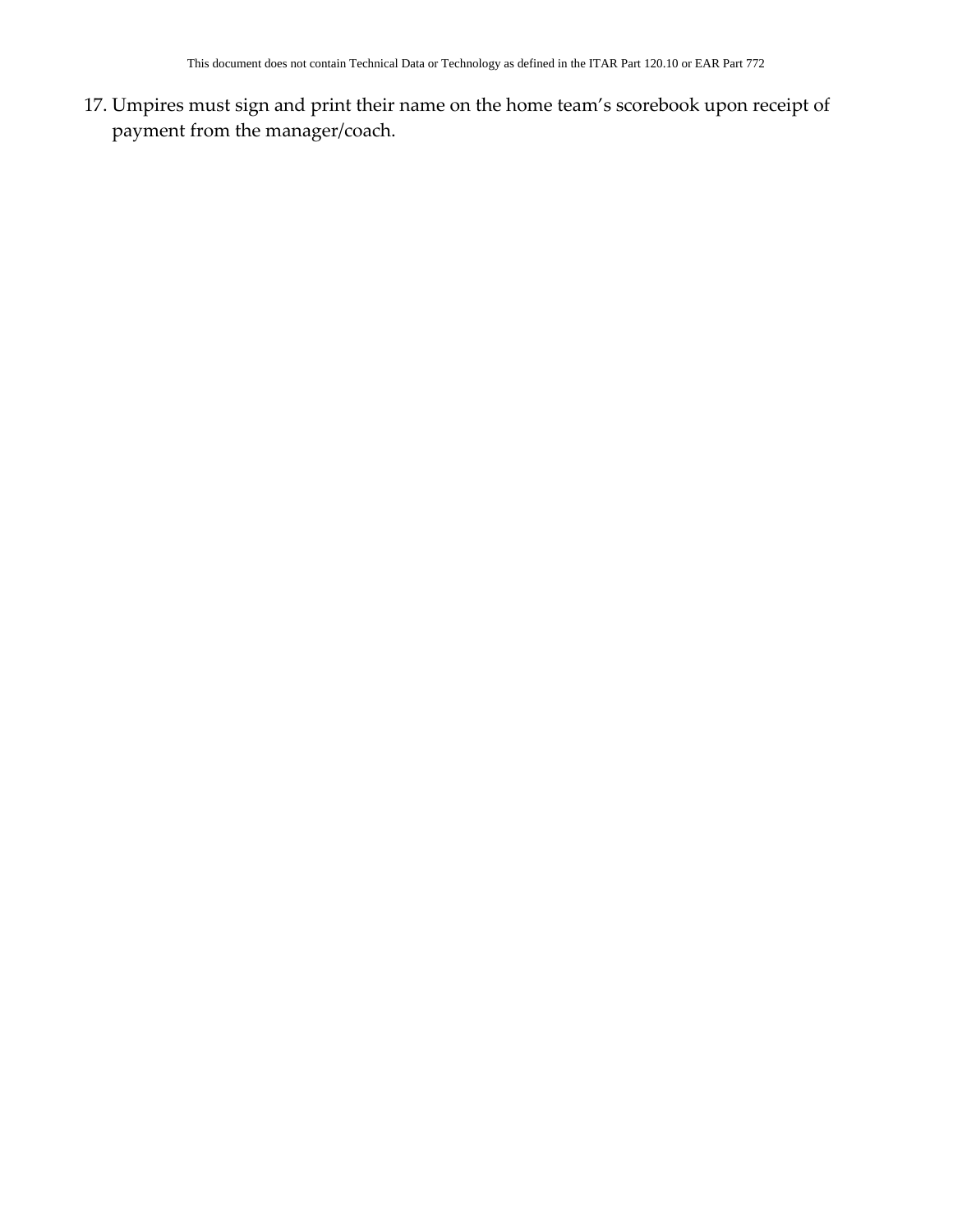## **Federal League Specific Rules**

- 1. Infield fly rule does not apply.
- 2. Teams will utilize 10 defensive players 6 infielders and 4 outfielders. The 'catchers' position is considered an infield position.
- 3. Free substitution All players must experience 2 innings in the infield and 1 inning of outfield. Player may not sit 2 innings until every other player has sat 1 inning. Catcher is considered an infield position.
- 4. Runners may not lead off until the ball is pitched and crosses home plate. If a runner "leaves the base early", an umpire warning will be given on the first instance with an out called for any subsequent instances.
- 5. Base stealing is allowed of second and third base following the rule outlined in number 2 above. However, runners may not steal home on passed balls. Runners on third must be either hit home or walked in from this position.
- 6. An inning is concluded after 3 outs or, a team has scored 6 runs (no continuation of play) except for the final inning when 3 outs must be recorded to end an inning.
- 7. A mercy rule is in effect 15 runs differential at the end of the 5th inning. The team ahead by 15 or more runs at the end of the 5th inning, is declared the winner.
- 8. At least 6 outs or 2 innings (with an inning being defined as either 3 outs or the bench being batted or reaching the max run limit) must be pitched by a 9 year old or younger player(s) per game. This allows for player development as well as fairness of play between all teams.
	- a.  $9$  year old pitcher must pitch 2 inning by the end of the  $4<sup>th</sup>$  inning. Any discrepancies or disputes shall be directed to the League Directors.
- 9. Umpires must sign and print their name on the home team's scorebook upon receipt of payment from the manager/coach.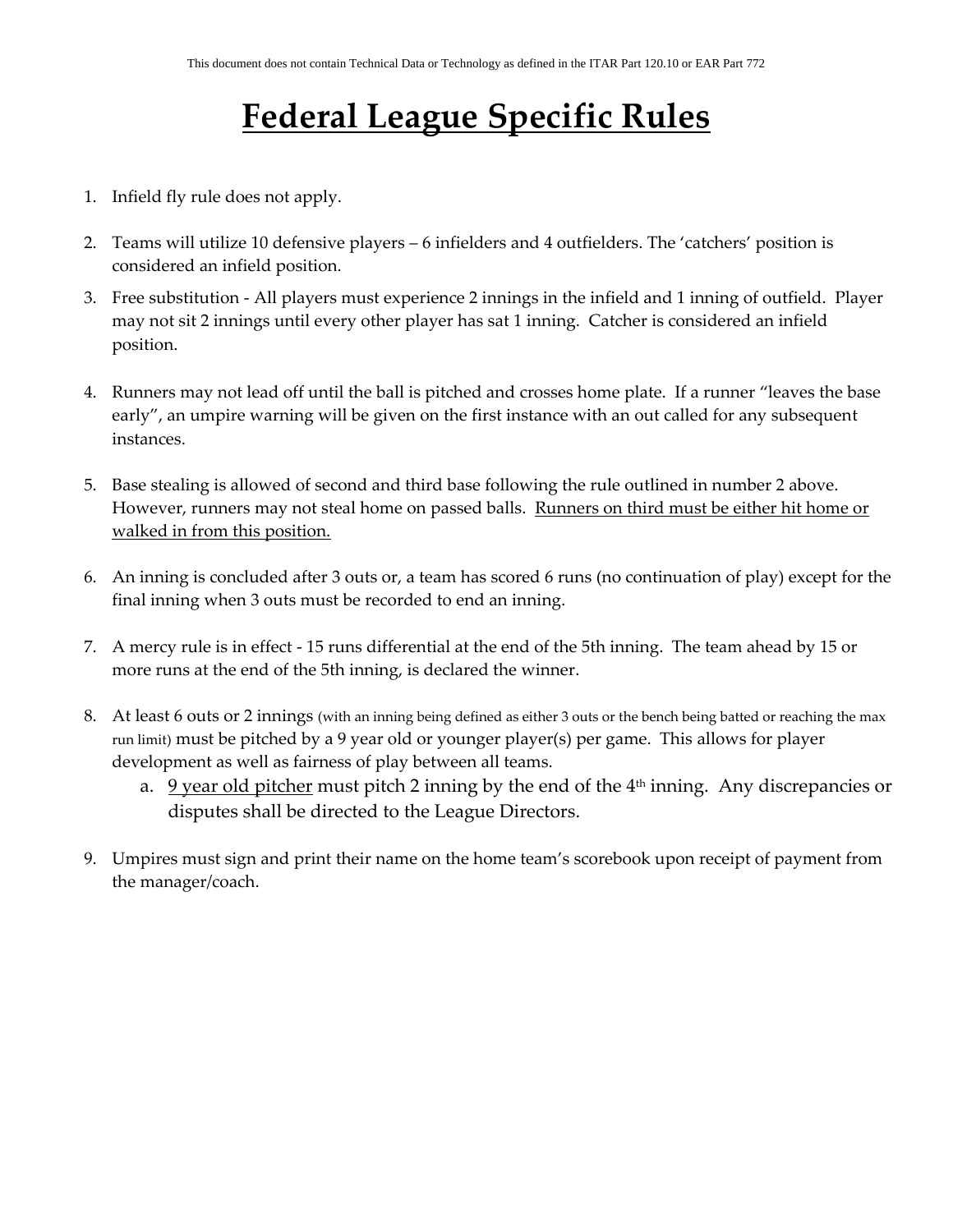## **Major Specific Rules**

- 1. Infield fly rule does apply.
- 2. There is no dropped 3rd strike advancement.
- 3. Runners may take normal lead offs with the exception of  $3<sup>rd</sup>$  base where they may only take a 6 foot lead. No secondary leads allowed.
- 4. Base stealing is allowed for all bases including home. Runner must wait until pitcher makes a move towards a base/home plate before attempting to steal a base.
- 5. The "balk" rule does not apply but the pitcher will be warned and informed prior. "Dead ball" will be called when there is a "balk".
- 6. Free substitution All players must experience 2 innings infield and 1 inning of outfield. Player may not sit 2 innings until every other player has sat 1 inning. Catcher is considered an infield position and may catch more than 2 innings in a game providing the player plays 1 inning in the outfield and adheres to the rule above.
- 7. An inning is concluded after 3 outs or, a team has scored 6 runs (no continuation of play) except for the final inning when 3 outs must be recorded to end an inning.
- 8. Any non-travel player must record 6 outs or 2 innings (with an inning being defined as either 3 outs or the bench being batted or reaching the max run limit) by the end of the 4<sup>th</sup> inning. This may include an 11 or 12-year-old player. This allows for player development as well as fairness of play between all teams.
- 9. There is a 2-inning pitch limit or total of 6 innings (including travel) in a week.
- 10. Mercy rule is in effect 15 runs after 5<sup>th</sup> inning. The team ahead by 15 or more runs at the end of the 5th inning is declared the winner.
- 11. Teams will be allowed to start a game with 8 players and increase that number to 9; if/when another player becomes available. Also, a team will be allowed to complete the game with only 8 players in an attempt not to penalize the remaining player on the team.
- 12. Umpires must sign and print their name on the home team's scorebook upon receipt of payment from the manager/coach.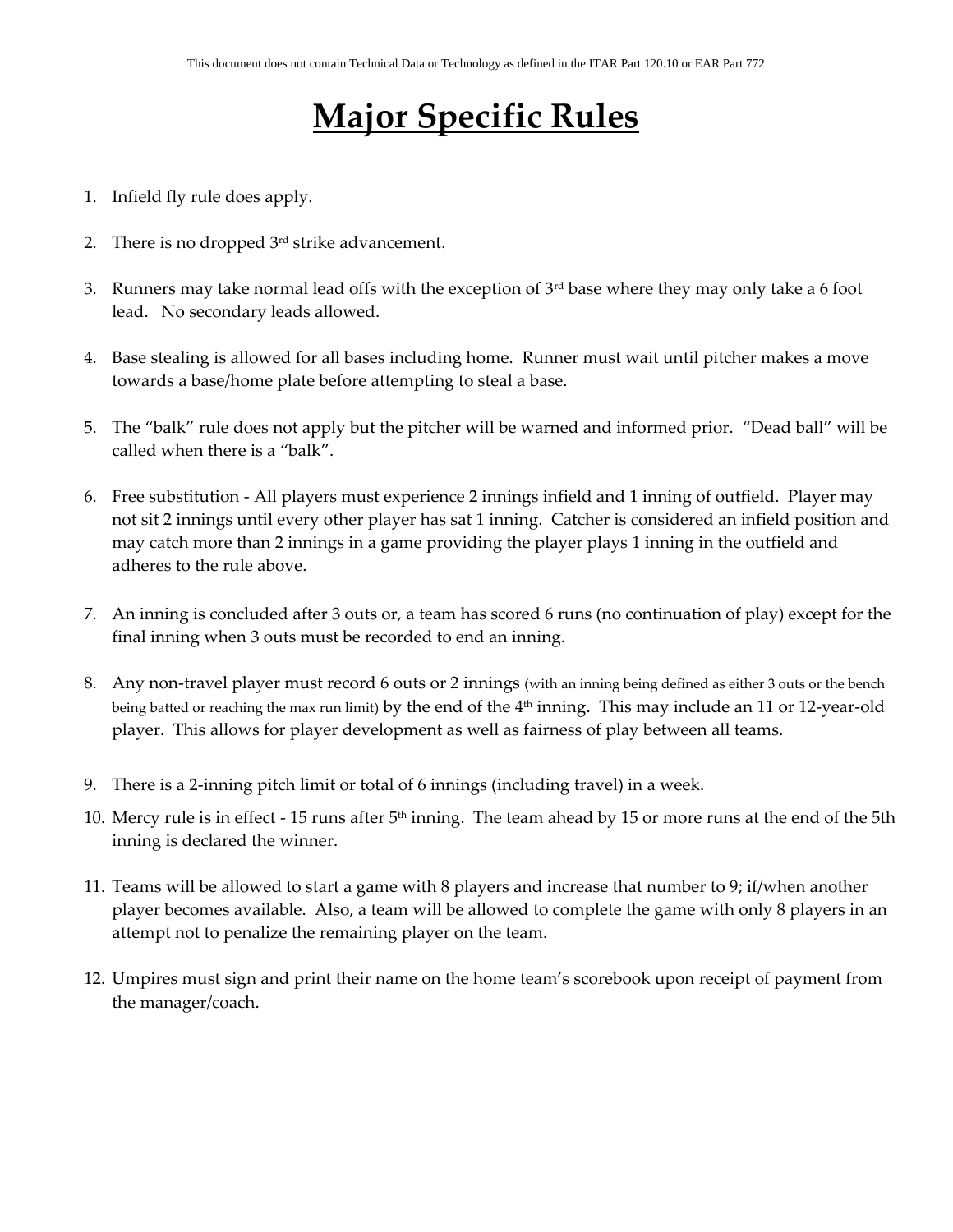### **Seniors Specific Rules**

- 1. 7 inning games with a time limit that no inning shall start after 2 hours and 30 minutes. Note, there is a 2 hour and 15 minute time limit for games that are scheduled before a night game and the game will end at 8:15pm even if it is in the middle of an inning.
- 2. To start an official game each team must have at least 8 players.
- 3. All call up players must be registered players in the Lancaster/Depew Major League.
- 4. These players may play any defensive position except pitcher and bat last in the batting order
- 5. Senior travel players may not play in the Senior house league as a call-up.
- 6. Free substitutions are allowed. No players may switch positions once the inning or 1/2 inning has started.
- 7. American League baseball rules apply. Dropped third strike, infield fly rule, balks, leadoffs and stealing are in effect.
- 8. 10 run rule is in effect after the 5th inning.
- 9. Players may not sit 2 consecutive innings. All players present will bat the entire game and all players must play a minimum of 1 inning in the infield.
- 10. Pitchers may pitch 7 innings maximum per week from Monday to Sunday. They may pitch a maximum of 4 innings in one game. Hit batter rule- 2 in one inning or 3 for the game and the pitcher must come out.
- 11. Head first sliding is allowed using proper technique.
- 12. No collision rule is in effect for base runners and fielders.
- 13. Bat limit- 2 3/4" barrel up to a minus 3. (.50 BB Core)
- 14. Metal spikes are allowed.
- 15. Speed up rule for catchers is encouraged. With 2 outs pinch run for your catcher. It is not mandatory. If your catcher stays on the bases with 2 outs he is expected to hustle between innings to not delay the game.